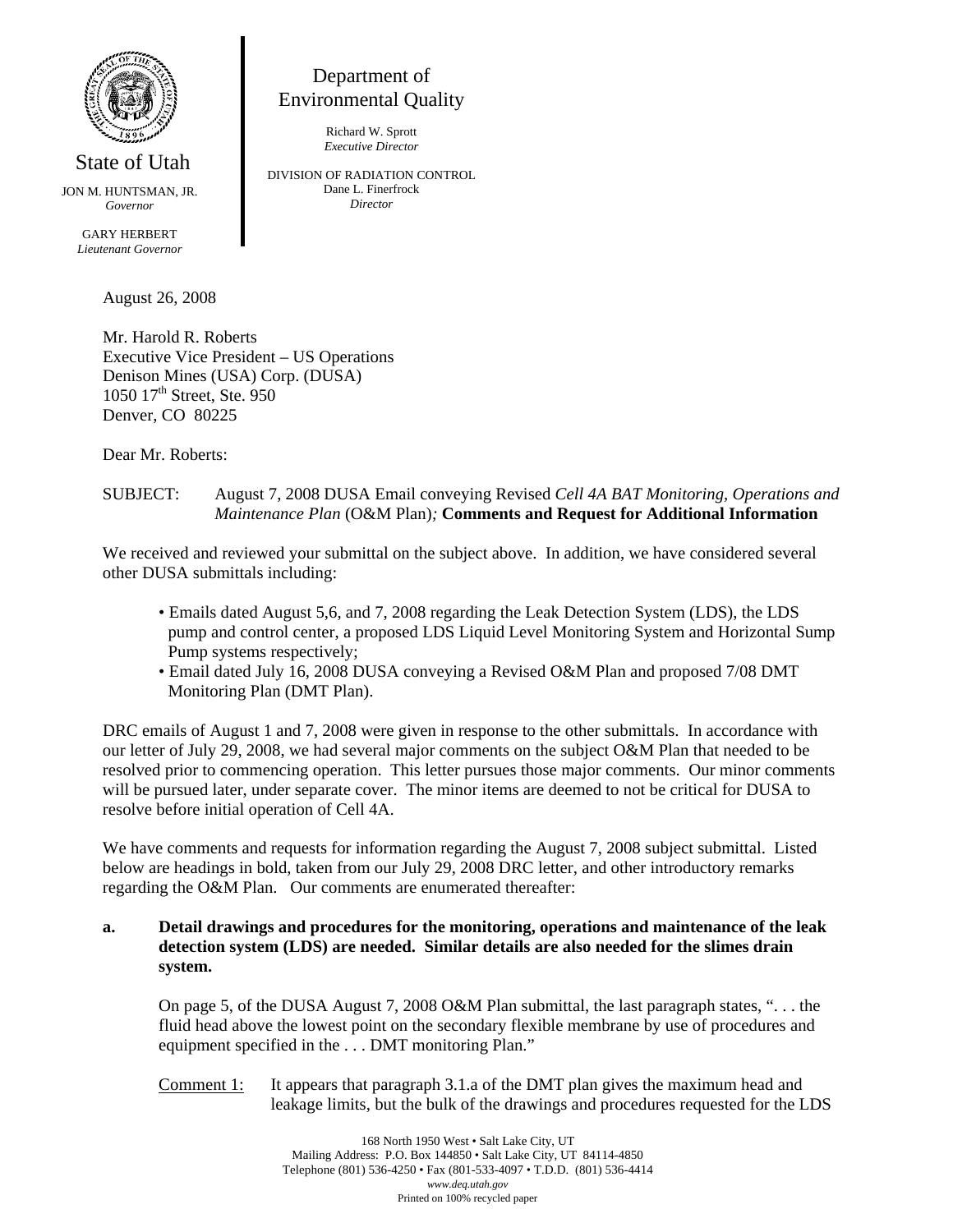Mr. Harold Roberts August 26, 2008 Page 2

> are currently presented by DUSA in the O&M Plan, not the DMT Plan. Further, the DMT Plan does not state that the head is to be monitored and recorded on a continuous [or minimum hourly] basis. Please correct and coordinate these statements appropriately.

On page 8 regarding the LDS, the first paragraph states, "The presence of solution will be determined by the use of a "blow pipe" . . . the bottom of the blow pipe extends to the lowest level of the leak detection sump (elevation 5553.6) . . . the blow pipe extends approximately 1 foot out of the top of the leak detection access rise pipe (elevation 5599.36) . . . On a weekly basis the water level will be checked by the Inspector." The next paragraph states, "The pump is equipped with a pressure sensing transducer to start the pump, once the level of the solution in the leak detection sump is approximately 2.25 feet (elevation 5555.89) above the lowest level of the leak detection sump (9 inches above the lowest point on the lower flexible membrane liner . . ."

- Comment 2: All LDS fluid level measurements must be made and recorded to the nearest 0.01 foot.
- Comment 3: The bottom blow pipe is to be lowered to an elevation if 5553.6 feet. Please show this and all listed elevations to the nearest 0.01 foot.
- Comment 4: Describe the details of the routine placing of the blow pipe to the correct position, its total length, its corresponding length in the monitoring pipe and the sump and the initial readings at the top of the blow pipe needed before beginning LDS fluid head measurements.
- Comment 5: Regarding the blow pipe or manual measurements, the O&M plan does not state that the head is to be monitored and recorded on a continuous [or minimum hourly] basis. However, it does mention electronic measurements are to be recorded hourly. Please correct and coordinate these statements, to provide hourly LDS fluid level measurements and record keeping, even when manual methods are used.
- Comment 6: The top of the leak detection access riser pipe elevation is given as 5599.36 feet. Please define this point in the O&M Plan. In other words, is this the actual top of the pipe or the flow-line of the pipe at its termination?

On pages 9-10 of the O&M Plan, the slimes drain system is addressed. Specific DRC comments regarding this system will be addressed under separate cover with our minor comments. The Ground Water Discharge Permit (the permit) will then be modified to require future revision of the O&M Plan, and resubmittal of such for DRC review and approval according to a schedule that will be negotiated with DUSA.

## **b1. The water elevation in the LDS sump for pump startup must not exceed 1-foot in depth below [above] the lowest elevation of the secondary liner in the pond to conform to requirements of the Ground Water Discharge Permit [Part I.E.8(a)(2)].**

Comment 7: From the data supplied in the latest O&M Plan, the plan apparently should also correspondingly state the head must not exceed a distance of 2.50 feet above the lowest level of the leak detection sump. The corresponding maximum depth above the lowest point of the leak detection sump appears to be 5556.14 feet amsl.

> We request this actual maximum head with respect to the sump, and the corresponding equivalent amsl elevation for such, be added to the plan. Also,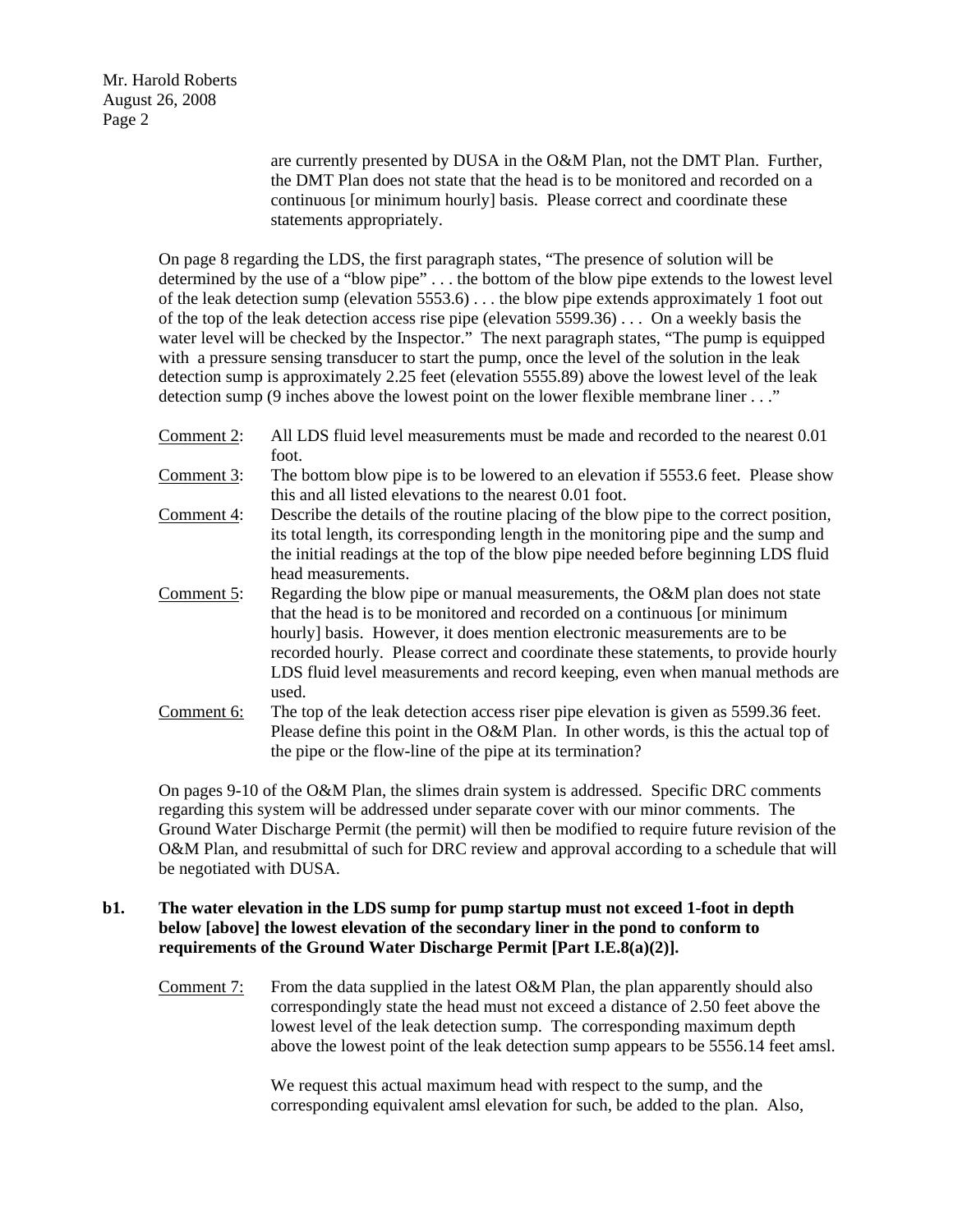Mr. Harold Roberts August 26, 2008 Page 3

> please include a diagram showing additional control head depths with respect to the LDS sump bottom, with the corresponding amsl elevations. At a minimum, this diagram will include the following: the bottom of the LDS sump, the representative lowest level on the secondary liner, the pump-on level, and the maximum level of compliance (i.e. the corresponding head distance and elevation at 1.00 foot above the lowest point on the secondary liner).

## **b3. The Ground Water Discharge Permit [Parts I.E.8(a )(1) and I.F.3] requires that continuous monitoring of the sump water elevation is provided, and certain other measurements be recorded. Drawings and adjustments to the plan text need to be made to incorporate these requirements.**

Comment 9: An apparent conflict exists in the latest O&M Plan submittal, which needs to be resolved. The August 7, 2008 version of the O&M Plan on page 8, first paragraph, states that the LDS fluid levels will be measured on a weekly basis. As you are aware, these fluid levels determine compliance with BAT performance standards for Cell 4A, found at Part I.E.8 of the permit. In Part I.E.8(a)(1), the Permit requires continuous operation of the LDS pumping and monitoring equipment. As a result, a potential conflict is apparent, where the LDS pumping equipment could fail shortly after a manual weekly fluid level measurement that could go undetected for as long as 6 days before the next weekly manual fluid level measurement is made.

> Such a period of non-operation of the LDS pumping equipment would fail the "continuous operation" performance standard set in Part I.E.8(a)(1) of the Permit. Please revise the O&M Plan to resolve and prevent this possible performance standard failure, by showing how equipment and procedures will be provided to minimize the interval of undetected non-operation of the Cell 4A LDS pump system.

- Comment 10: Since the LDS fluid levels are proposed to be measured and recorded both manually and by automated means (pressure transducer), it is possible that discrepancies in reported fluid levels could exist (O&M Plan of August 7, 2008, page 8). Please explain how these discrepancies will be reconciled, and which source of data will be used to determine compliance with the BAT performance standard for the LDS fluid levels.
- Comment 11: Provisions for rapid replacement of LDS monitoring equipment (as well as the pump) needs to be provided in the O&M Plan. This includes the pump controller head monitoring, and flow meter equipment, per part I.E.8(a)(1) of the permit.